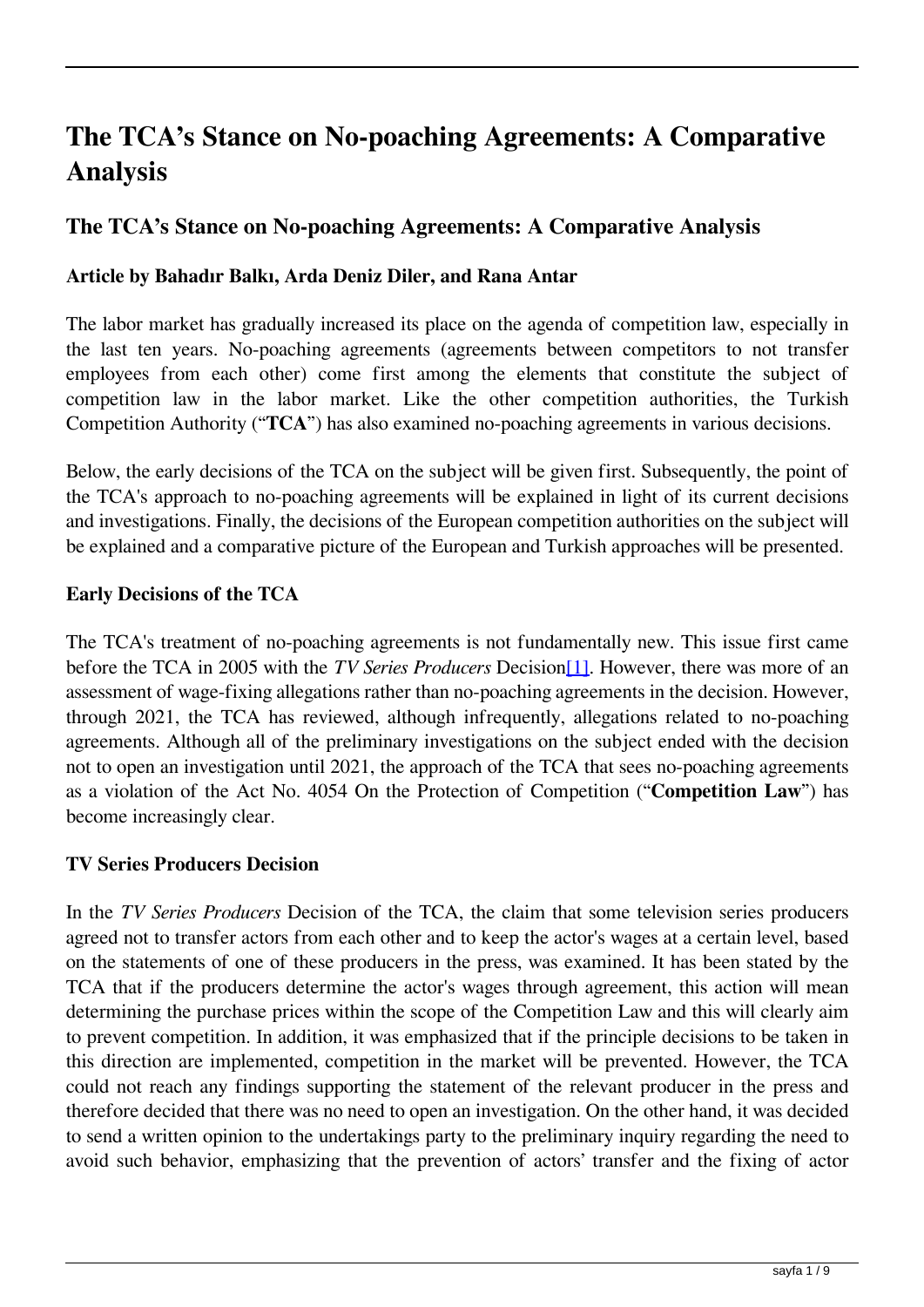wages may restrict competition.

## **Private Schools Decision**

Another decision that includes evaluations regarding the restriction of employee transfer among competitors is the *Private Schools* Decision [2]. In the decision, the determinations of the TCA regarding the provisions related to teacher employment included in the scope of the "*Principles of Private Schools*" prepared by the Turkish Private Schools Association, an association of undertakings formed by private schools, are important. Among these principles, there are provisions such as not being able to transfer a teacher of another private school together with his students, not being able to offer a transfer directly to a teacher working in another private school. It was emphasized by the TCA that these principles do not create consumer benefits and make the employment and mobility of teachers difficult.

It is also significant that the TCA assessed whether the *Principles of Private Schools,* including provisions on no-poaching, could benefit from an individual exemption. Considering that the TCA does not conduct an individual exemption review for agreements that are deemed to restrict competition by object, it can be concluded that the TCA has adopted an effect-based approach to nopoaching agreements in the decision.

Although the relevant principles were seen by the TCA as restricting competition, it was decided that there was no need to open an investigation due to (**i**) the fact that one of the associations of undertakings where the schools came together was dissolved two years before the date of the decision and no meeting was held under the relevant association of undertakings as of that date and (**ii**) the allegations that were the subject of the preliminary inquiry were time-barred. However, just like the *TV Series Producers* Decision, it was decided that a written opinion should be sent to the relevant undertakings.

## **Chemical Producers Decision**

Another decision of the TCA, which the preliminary inquiry was concluded with the decision not to open an investigation, is the *Chemical Producers* Decision[3]. In the relevant decision, the allegation that there is a gentleman's agreement between undertakings operating in the chemical sector, regarding the employee not to be employed in another undertaking during the non-compete period agreed with his employer, was examined. In the decision, the TCA decided not to open an investigation on the grounds that the claim in question did not go beyond a hearsay and could not be proven. In addition, it was stated in the decision that the said agreements on non-compete could be exempted for certain periods between undertakings, for example by prohibiting the transfer of employees, especially in sectors where technical knowledge, skills and innovation are important.

## **B-fit Decision**

The TCA's *B-fit* Decision[4] is another important decision in terms of no-poaching agreements. In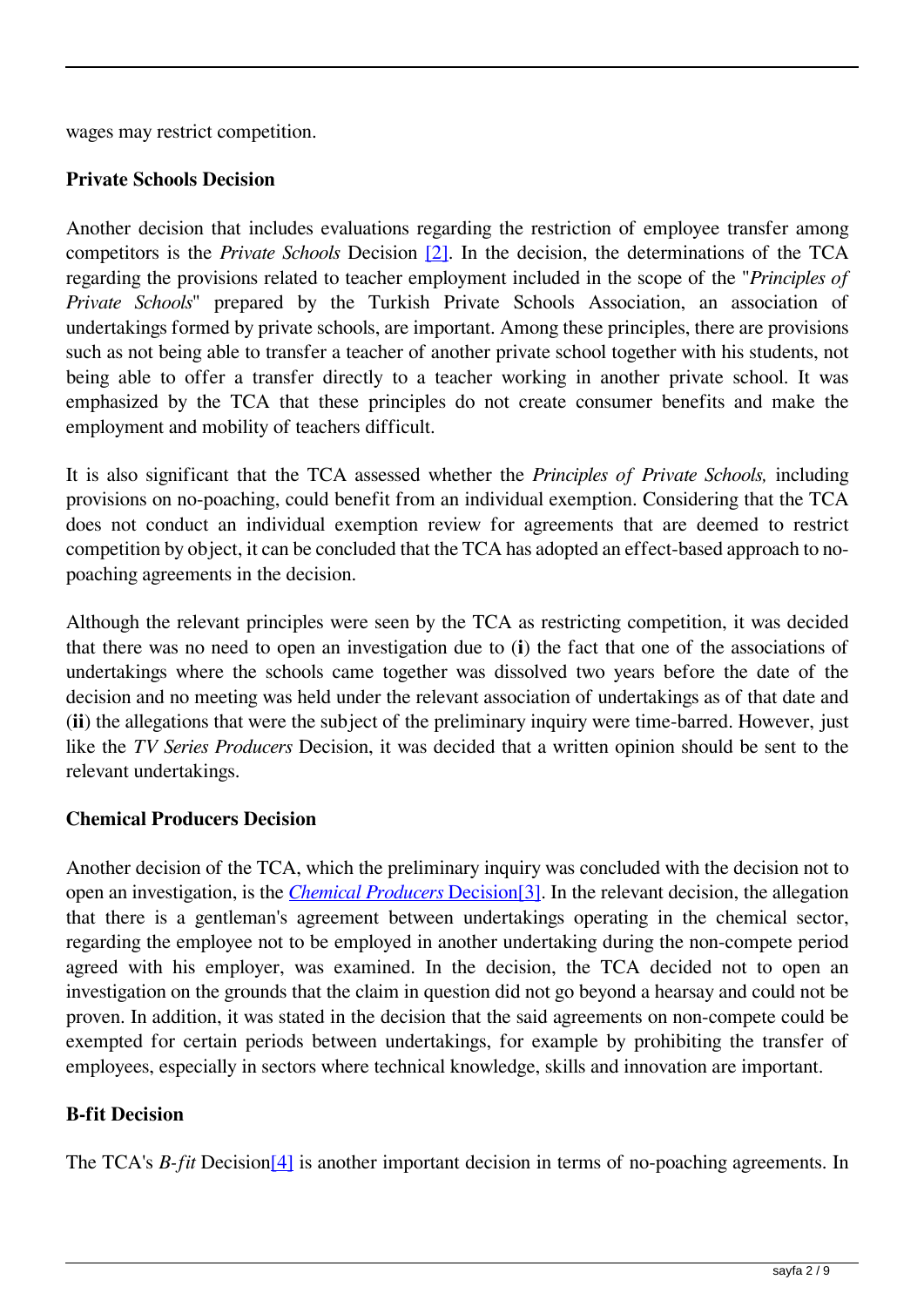the decision, B-fit's franchise agreement's provisions stating that the franchisee cannot employ any personnel employed/formerly employed by B-fit and/or another franchisee of B-fit or who have worked in competitor undertakings, without the prior written approval of B-fit, were evaluated. The possible effects of the relevant provisions on the labor market was considered by the TCA within the scope of the Competition Law. In the decision, it was emphasized that the relevant provision did not prohibit recruitment entirely and merely required the prior written consent of the franchisor, and it was stated that the relevant agreement was therefore not a typical no-poaching agreement. In addition, since the information and documents showing that the transfer of personnel between franchisees was reached, it was concluded that personnel transfer is not restricted with the provision of the agreement. In this context, it was decided that there is no need to open an investigation by the TCA, but that the relevant provision brought to the franchisee shall be limited to the term of the agreement and the reason for the written approval shall be specified.

#### **Container Carriers Decision**

The TCA's *Container Carriers* Decision[5] is also extremely important in terms of its determinations regarding the labor market. In the decision, the allegations that the container carrier undertakings agreed on the issues of fixing the wages of the drivers and not allowing the drivers to transfer between the undertakings were examined. It was stated by the TCA that the agreements made to fix the wages of the employees/not to transfer employees are not different from the cartels established on the buying side of the market. In this context, it was underlined that there is no fundamental difference between (i) no-poaching agreements and customer/market sharing agreements, (ii) wagefixing agreements and price-fixing agreements. Moreover, the conduct of the wage-fixing agreement and the no-poaching agreement was considered by the TCA to be restrictive of competition by object. On the other hand, the TCA decided to send a written opinion to the undertakings to put an end to their infringing actions, but there is no need to open an investigation as the effect of the agreement is limited and due to procedural economy reasons.

#### **A New Era for No-poaching Agreements Under Turkish Competition Law**

As can be seen, in the previous decisions of the TCA regarding no-poaching agreements, it was decided not to open an investigation for several reasons. *Private Hospitals* Decision[6] can be shown as the first case in which this situation changed. In the decision, the allegation that private hospitals violated the Competition Law by determining the operating room service fees demanded from freelance physicians together and preventing personnel transfer between hospitals with a gentleman's agreement was examined. In this context, the TCA concluded that 18 private health institutions and 1 association of undertakings violated the Competition Law for various reasons such as fixing prices, limiting competition in labor markets and exchanging competitively sensitive information. For this reason, a total of TRY 58 million (approximately EUR 5.5 million[7]) administrative fine was imposed on undertakings. Among these, the number of undertakings that the TCA determined to limit competition in the labor markets is 16, and the total fine applied for this reason is approximately TRY 45 million (approximately EUR 4.3 million).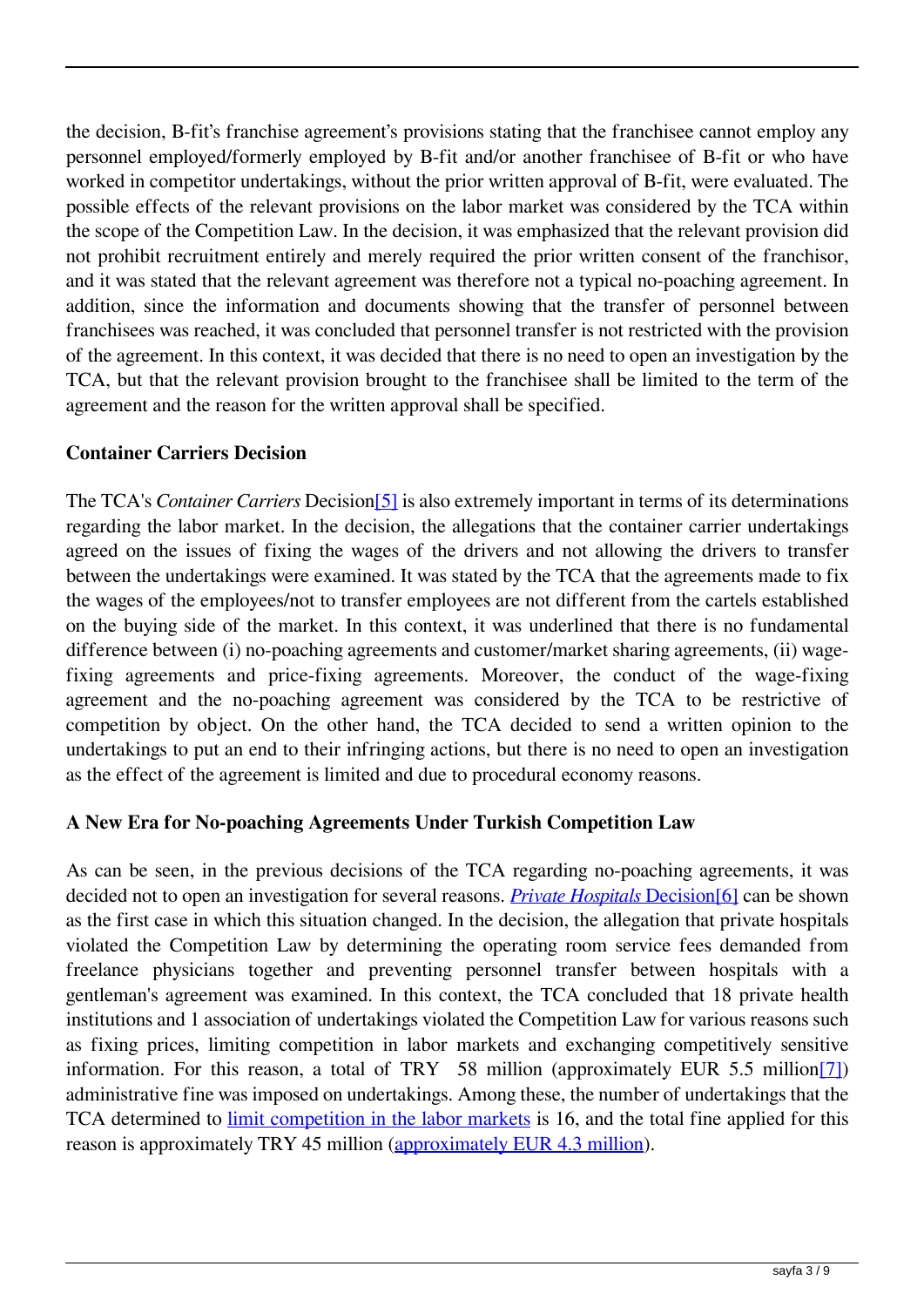At this point, it should be noted that there is no reasoned decision published yet regarding this decision. The short decision published by the TCA, on the other hand, does not contain the basis of the evaluations in the decision. However, considering the case-law of the TCA that has developed over the years and especially its evaluations in the *Container Carriers* Decision, it is thought that nopoaching agreements are considered as a violation by object and labeled as a cartel. In particular, the TCA's attitude that there is no fundamental difference between (**i**) no-poaching agreements and customer/market sharing agreements, (**ii**) wage-fixing agreements and price-fixing agreements indicates that no-poaching agreements will be considered as a violation by object.

A much more comprehensive investigation into the labor market was launched by the TCA in April 2021 ("**Labor Investigation**"), shortly after the investigation on private hospitals was initiated. Although the investigation was initially launched against 32 undertakings, the scope of the investigation was expanded by the TCA in the process and this number increased to 49. Among the parties to the investigation are leading undertakings from many sectors such as e-commerce, food, communication, media and retail. The subject of the investigation is the allegation that these undertakings made a gentleman's agreement not to make job offers or job interviews with each other's employees (in other words, a no-poaching agreement).

In the statement made on the official website of the TCA regarding the Labor Investigation<sup>[8]</sup>, it was emphasized that the employers competing for labor in the labor markets, preventing the transfer of employees between the undertakings through agreements between them, may deprive the employees of job opportunities that offer higher wages and better conditions. According to the TCA, the competitive structure in the labor market may be damaged by the decrease in the mobility of the labor factor between the undertakings and/or the inability to find the real value of the wages for the labor. A similar statement was made by the President of the Competition Authority on the subject<sup>[9]</sup>. According to the President of the Competition Authority, the decrease in labor mobility reduces innovation, the contribution of employees in the process of creating economic value and the welfare of employees.

In addition, another important issue in terms of the Labor Investigation is that some of the parties to the investigation accepted the violation and settled with the TCA. At this point, the TCA's assessments are not known to the public, as the settlement decisions have not yet been published and the investigation process continues. On the other hand, considering the evaluations of TCA in the *Container Carriers* Decision and the evaluations in the investigation announcement published by the TCA, it is highly likely that the no-poaching agreements are considered as a violation by object and that the undertakings that are party to the investigation will be seen as a cartel. Further, the fact that a few of the undertakings chose the settlement procedure strengthens the possibility that fines will be requested against some of the undertakings as a result of the investigation process.

Lastly, in April 2022, the TCA launched a new investigation against 7 undertakings, most of which operate in the field of software/information technologies, with the allegations that they violated the Competition Law by making gentleman's agreements in the labor market. It can be said that the evaluations in the *Container Carriers* Decision and the *Private Hospitals* Decision that will be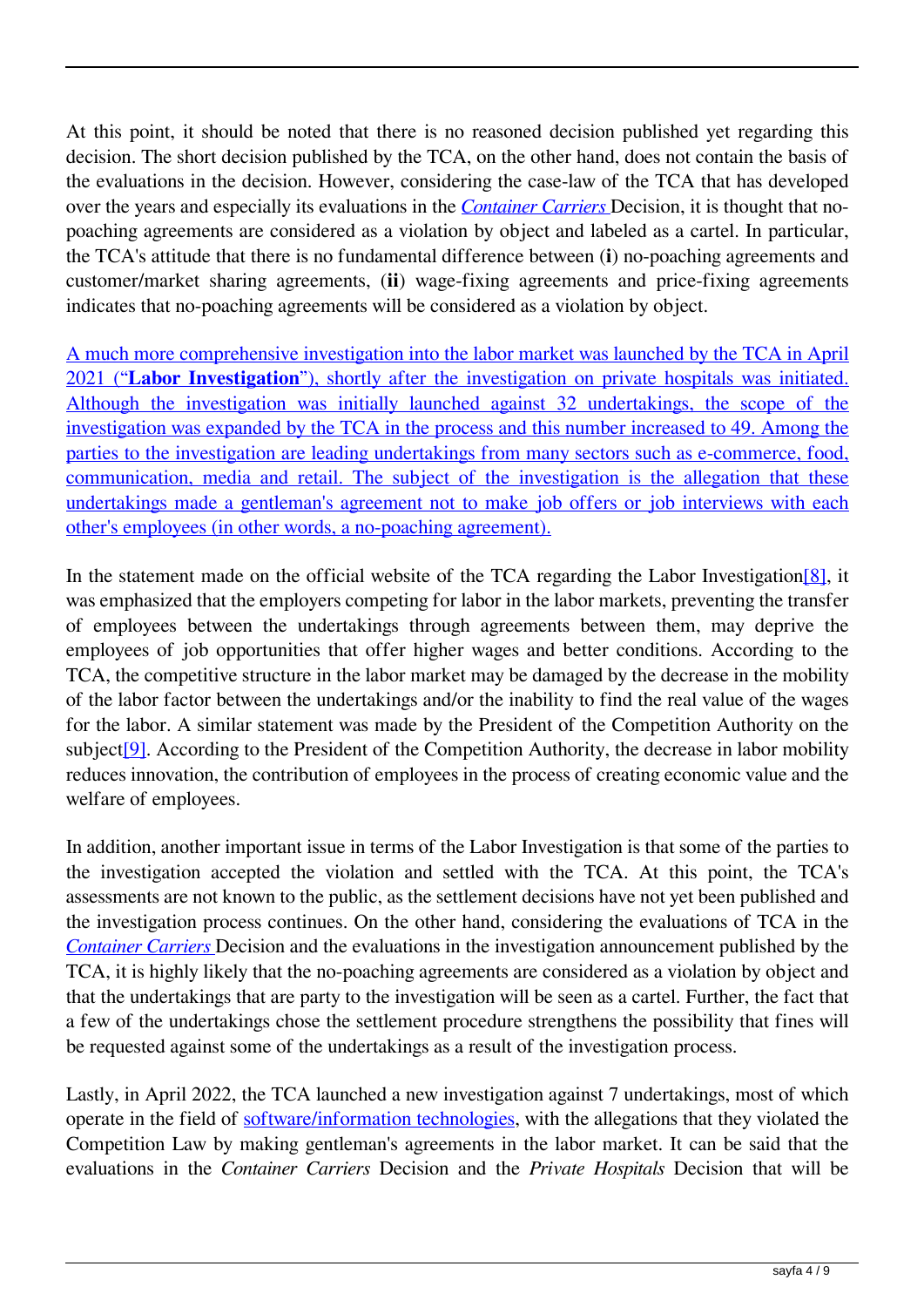published will also be guiding in terms of this investigation.

# **The European Union's Turning Point Regarding No-poaching Agreements**

As for the European Union, EU Competition Commissioner Margrethe Vestager's speech held on 22 October 2021 - at the Italian Antitrust Association's Annual Conference - marked the beginning of a change in the European Commission's behavior.

Vestager indeed stated that from now on, the EC would start investigating new types of anticompetitive conduct such as no-poaching agreements. She directly targeted the companies endorsing that anti-competitive behavior stating "[…] *when they use so-called 'no-poach agreements' as an indirect way to keep wages down, restricting talent from moving where it serves the economy best"* and "*then there are those where the key to success is finding staff who have the right skills. So in these cases, a promise not to hire certain people can effectively be a promise not to innovate, or not to enter a new market"***[10]***.* While the EU Commission would up until now investigate cartels on price fixing agreements or abuse of dominant position, it will now extend its field of expertise to no-poaching agreements – and therefore the labor market.

Even though the European Commission is now starting to take an interest in no-poaching agreements and investigating them, the matter had already been under the scrutiny of some national competition authorities[11] *[12] [13]*.

In 2017, the French Competition Authority ("**FCA**") has fined EUR 302 million to three leading manufacturers of PVC and linoleum floor covering - Tarkett, Forbo and Gerflor - in a case of a cartel which includes price fixing agreements, exchange of competitively sensitive information and no-poaching agreements *(DÉCISION 17-D-20 DU 18 OCTOBRE 2017***[14]***).* 

The FCA rules that - among other anti-competitive behaviors - three undertakings made a gentleman's agreement since the beginning of the year 2000, to not solicit each other's employees. The undertakings would consult each other whenever they would receive an application from their respective former employees in order not to employ any of their competitors' former workers. The FCA's decision highlights the new interest shown in no-poaching agreements as an anti-competitive behavior, therefore setting the tone of its upcoming investigations. The FCA's decision is not only historical regarding the amount of the fine given to the undertakings that formed the cartel, but it is also significant since the FCA considers the no-poaching agreements as an infringement by object.

France is not the only country following that path. In Spain, the Spanish Competition Authority ("**SCA**") has also given two major rulings in the matter of non-poaching agreements with its decisions *S/0120/08, Transitarios, 31 July 2010* and *S/0086/08 Peluquería Profesional, 2 March 2011.* 

In the *S/0120/08, Transitarios* Decision the SCA stated that "*the risk that a competitor could take away your workers gives them greater negotiating capacity and the ability to demand more attractive*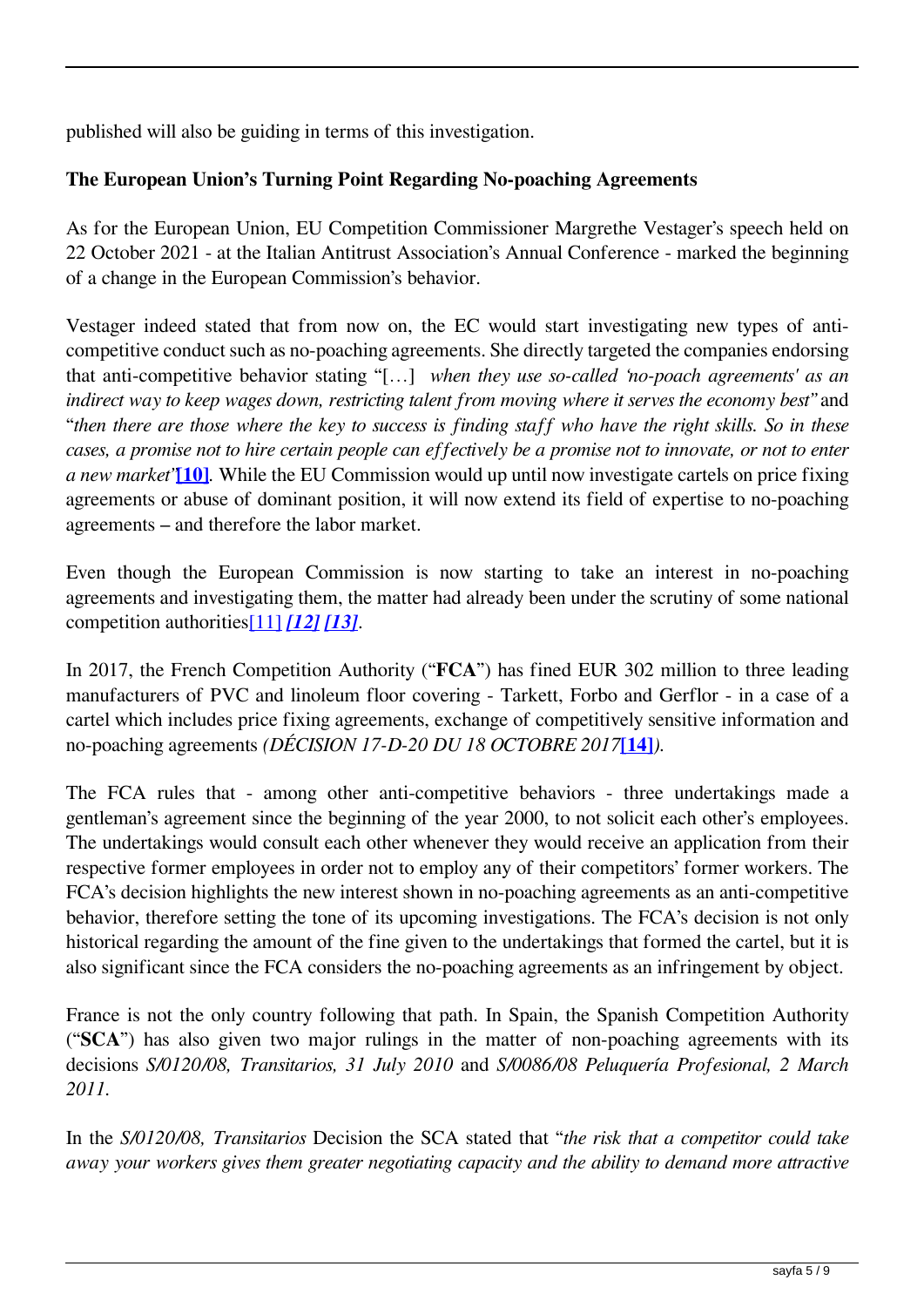*remuneration, appropriate to the demand for that cash in the market. If it is agreed not to recruit each other's employees or not to do it without the former employer's consent, the workers lose bargaining power, which affects their remuneration*"[15].

Here the SCA's reasoning is that by having made a no-poaching agreements between them, the undertakings forming the cartel prevent their employees from having a bargaining power in case they would be looking to work elsewhere. In the *Transitarios* Decision, the SCA also views nopoaching agreements to be a competitive tactic having an influence on costs and margins, with similar effects on the market as price agreements.

Also, in the *S/0086/08 Peluquería Profesional*, the undertakings involved took part in a cartel and entered into a gentleman's agreement to not recruit their respective sales staff. The SCA considered the no-poaching agreement as an anti-competitive behavior with direct consequences on the market and the ability to alter competition.

In an analysis document provided by Spain to contribute OECD for competition issues in labor markets[16], it is highlighted that no-poaching agreements have been liken by the SCA to pricefixing agreements. Indeed, the SCA considers that the no-poaching agreements have a direct effect on the wages by reducing them and limiting their negotiating by employees. Even though nopoaching agreements are not traditionally perceived as price fixing, the SCA based its position in the decision *S/0086/08 Peluqueria Profesional*, stating that:

*"In the second element of the definition of cartel, price-fixing, fixing production or sales quotas, dividing up markets, including fraudulent bidding, or the restriction of imports or exports, from which it is obvious that the legislator did not wish to include only the most obvious types of the practices listed, as price-fixing can be undertaken in very different ways and effective regulations in defence of competition must be able to encompass not only the clearest types of price-fixing (such as plain and simple setting of retail prices), but also more or less subtle agreements and practices which are intended to limit competition in prices. Therefore, the CNC Council considers that the substantiated practices can be classified as a cartel in the sense of AP 4 of the LDC, given that their aim was to restrict price competition, quantities and other competitive variables equivalent to price-fixing."***[17]**

## **Conclusions**

As a result of early preliminary inquiries of the TCA regarding no-poaching agreements, it was decided not to initiate an investigation against the undertakings for various reasons and only to send a written opinion. However, the *Container Carriers* Decision can be seen as the TCA's final warning to no-poaching agreements in the labor market. Because the *Private Hospitals* Investigation, which was initiated after this, was concluded with a decision to fine the undertakings, and several undertakings settled with the TCA within the scope of the *Labor* Investigation.

In addition, the TCA's case-law has gradually evolved into the approach that no-poaching agreements restrict competition by object and that the parties of these agreements form a cartel.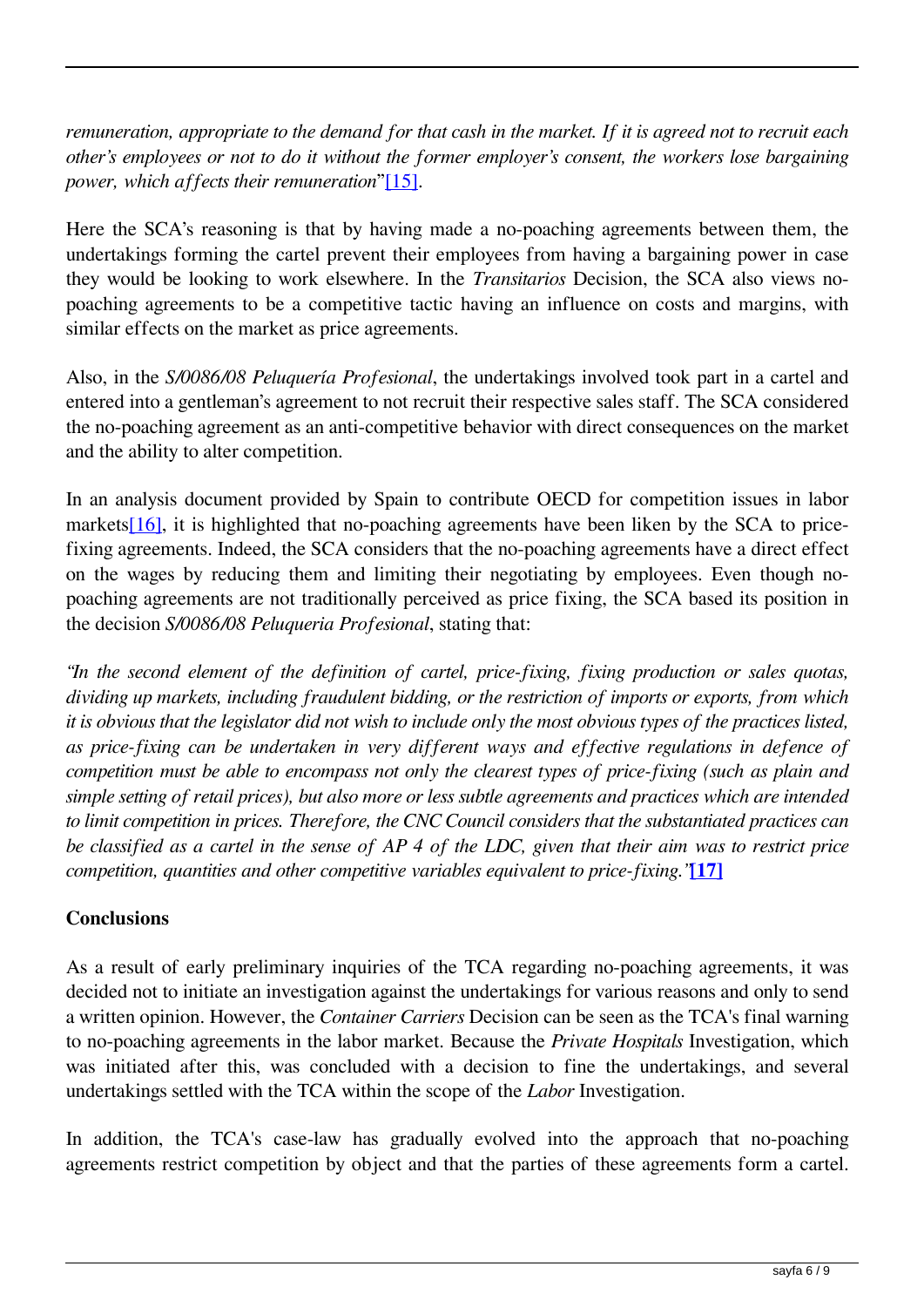However, the TCA's evaluation in the *Chemical Producers* Decision, that exemptions may be granted to agreements that restrict the transfer of employees for a certain period of time in sectors where technical knowledge and skills or innovation are important, should not be forgotten. In this regard, the question of whether the TCA will set out certain exceptions where no-poaching agreements will not be considered as a violation will be answered by the reasoned judgment of the *Private Hospitals* Decision and the decisions to be taken as a result of the other two on-going investigations.

With her speech held on 22 October 2021, EU Competition Commissioner Margrethe Vestager emphasized the fact that no-poaching agreements will be considered as anti-competitive behaviors and sanctioned as such. Even though some decisions have been given by courts and competition authorities within the European Union and Turkey, it clearly is a novelty. One can state that both Turkey and the European Commission are following the steps of what has been done globally in terms of ruling on no-poaching agreements cases.

While some European Competition Authorities such as the French one and the Spanish one have ruled on the matter, it seems that the TCA is both starting to initiate more and more investigations in the labor market and rule on no-poaching agreements cases, therefore extending its area of expertise and giving a new impulse to its national competition law.

Now that the European Commission openly asserted its will to put scrutiny into the no-poaching agreements in its investigations, it seems interesting to wonder how it will affect the field of competition law post COVID-19. Indeed, the latter took a toll on the labor market that suffered a lot of breaches relating to employees' rights and employment matters. For Turkey, it can be said that the TCA has developed a case-law over time and will guide future investigations in the light of this case-law.

[2] The TCA's decision dated 03.03.2011 and numbered 11-12/226-76.

[3] The TCA's decision dated 26.05.2011 and numbered 11-32/650-201.

<sup>[1]</sup> The TCA's decision dated 28.7.2005 and numbered 05-49/710-195.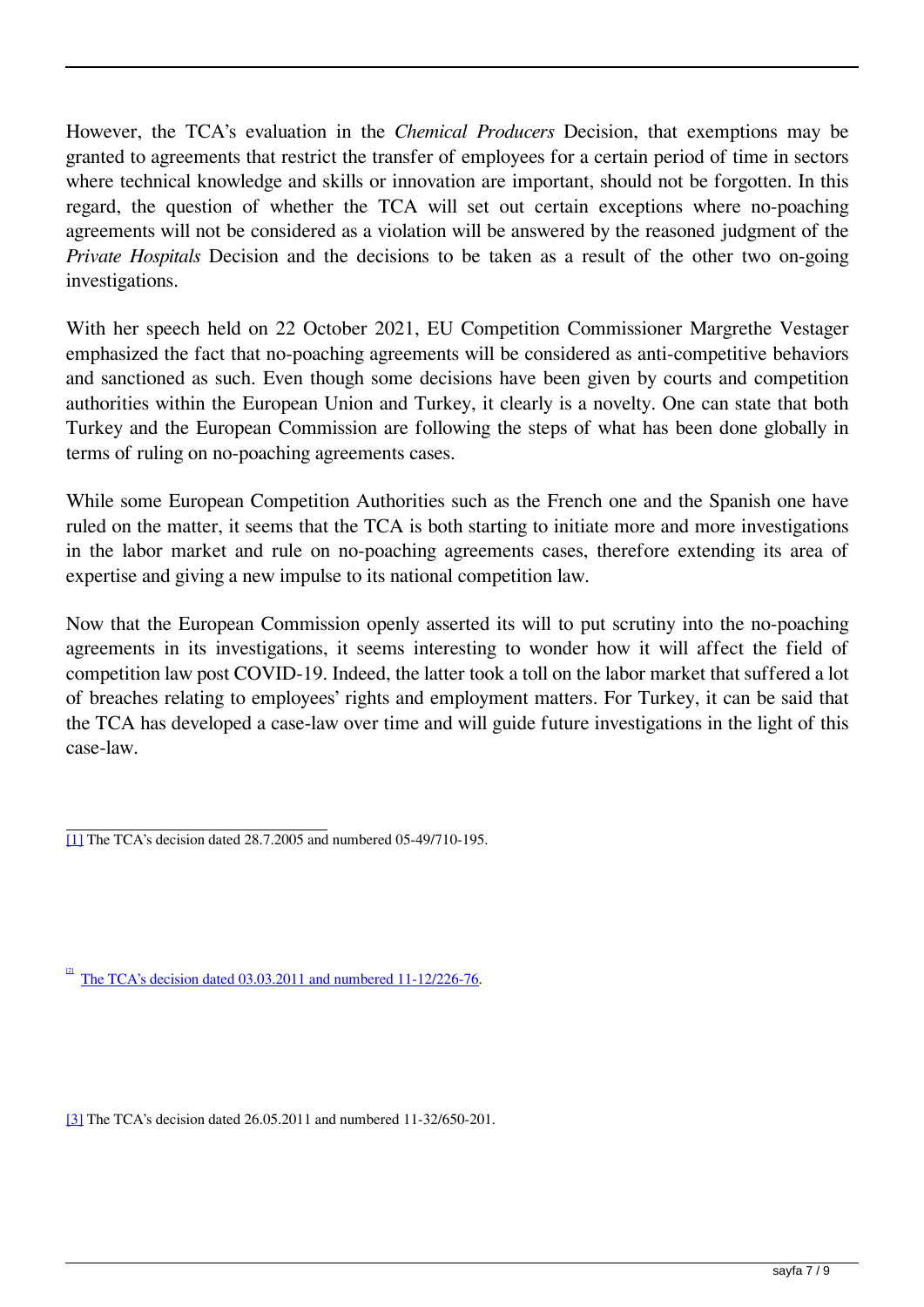[4] The TCA's decision dated 07.02.2019 and numbered 19-06/64-27.

[5] The TCA's decision dated 02.01.2020 and numbered 20-01/3-2.

[6] The TCA's decision dated 24.02.2022 and numbered 22-10/152-62.

[7] The figures in EUR in this article are calculated at the average buying rate of exchange of the Central Bank of Turkey. For 2021, this rate was EUR  $1 = TRY 10.47$ 

[8] Available in Turkish on: [https://www.rekabet.gov.tr/tr/Guncel/isgucu-piyasasina-yonelik-centilmenlik-a](https://www.rekabet.gov.tr/tr/Guncel/isgucu-piyasasina-yonelik-centilmenlik-a-d8bc3379bea1eb11812e00505694b4c6)[d8bc3379bea1eb11812e00505694b4c6](https://www.rekabet.gov.tr/tr/Guncel/isgucu-piyasasina-yonelik-centilmenlik-a-d8bc3379bea1eb11812e00505694b4c6)

[9] Available in Turkish on: [https://www.rekabet.gov.tr/tr/Guncel/rekabet-kurumu-baskani-birol-kule](https://www.rekabet.gov.tr/tr/Guncel/rekabet-kurumu-baskani-birol-kule-isgucu-704d8ab983adeb11812e00505694b4c6)[isgucu-704d8ab983adeb11812e00505694b4c6](https://www.rekabet.gov.tr/tr/Guncel/rekabet-kurumu-baskani-birol-kule-isgucu-704d8ab983adeb11812e00505694b4c6)

[10]

[https://ec.europa.eu/commission/commissioners/2019-2024/vestager/announcements/speech-evp-margrethe](https://ec.europa.eu/commission/commissioners/2019-2024/vestager/announcements/speech-evp-margrethe-vestager-2021-competition-law-conference-organised-association-finnish-lawyers_en)[vestager-2021-competition-law-conference-organised-association-finnish-lawyers\\_en](https://ec.europa.eu/commission/commissioners/2019-2024/vestager/announcements/speech-evp-margrethe-vestager-2021-competition-law-conference-organised-association-finnish-lawyers_en)